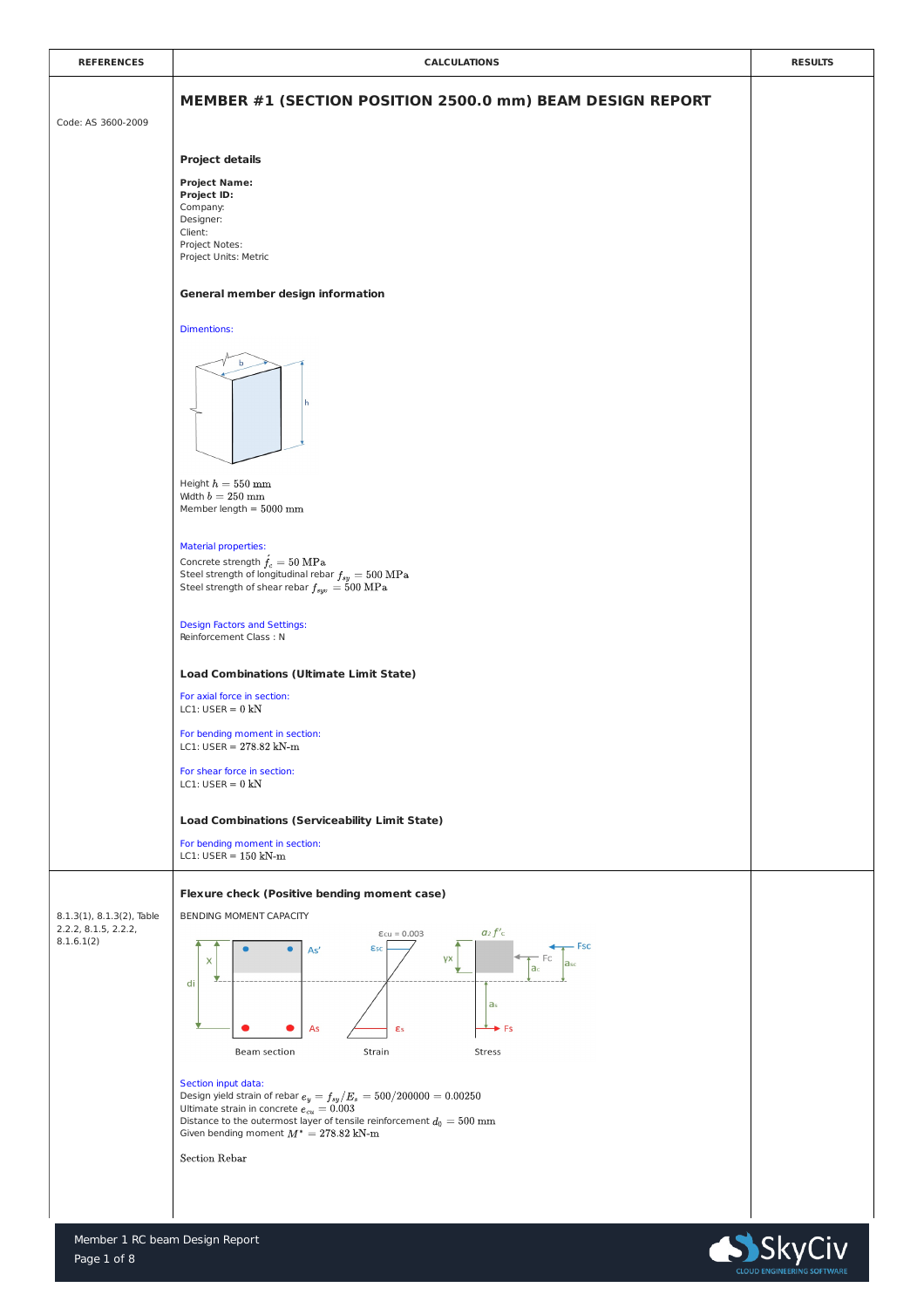

| <b>Depth</b><br>di<br>(mm) | bar diameter (mm) | bar<br>area<br><b>Asi</b><br>(mm2) |
|----------------------------|-------------------|------------------------------------|
| 500                        | 30.902            | 750.00                             |
| 500                        | 30.902            | 750.00                             |

Rectangular compression block factors (8.1.3(1), 8.1.3(2))

$$
\alpha_2 = 1.0 - 0.003 \cdot \acute{f_c} = 1.0 - 0.003 \cdot 50 = 0.85
$$

$$
\gamma=1.05-0.007\cdot \acute{f}_c=1.05-0.007\cdot 50=0.70
$$

1. Calculation of neutral axis depth x



Calculation is based on iterative process:

- Assume  $x$ 

- Calculate concrete force

- Calculate compression force in steel
- Calculate tensioning force in steel
- Check equilibrium
- Reinforcement stresses Reinforcement strains above axis Reinforcement strains below axis

Searching of neutral axis x (from 500 to 0 mm)

| Iter.          | $\mathbf{x}$<br>(mm) | kuo<br>$=$<br>x/do | <b>Fc</b><br>(KN) | <b>Fcs</b><br>(kN) | $Fc +$<br><b>Fcs</b><br>(KN) | <b>Fs</b><br>(KN) | <b>Ratio</b> |
|----------------|----------------------|--------------------|-------------------|--------------------|------------------------------|-------------------|--------------|
| $\mathbf{1}$   | 500.0                | 1.00               | 3718.75           | 0.00               | 3718.75                      | 0.00              | Infinity     |
| 2              | 490.0                | 0.98               | 3644.38           | 0.00               | 3644.38                      | 18.37             | 198.416      |
| 3              | 480.0                | 0.96               | 3570.00           | 0.00               | 3570.00                      | 37.50             | 95.200       |
| $\overline{4}$ | 470.0                | 0.94               | 3495.63           | 0.00               | 3495.63                      | 57.45             | 60.850       |
| 5              | 460.0                | 0.92               | 3421.25           | 0.00               | 3421.25                      | 78.26             | 43.716       |
| 6              | 450.0                | 0.90               | 3346.88           | 0.00               | 3346.88                      | 100.00            | 33.469       |
| $\overline{7}$ | 440.0                | 0.88               | 3272.50           | 0.00               | 3272.50                      | 122.73            | 26.665       |
| 8              | 430.0                | 0.86               | 3198.13           | 0.00               | 3198.13                      | 146.51            | 21.828       |
| 9              | 420.0                | 0.84               | 3123.75           | 0.00               | 3123.75                      | 171.43            | 18.222       |
| 10             | 410.0                | 0.82               | 3049.38           | 0.00               | 3049.38                      | 197.56            | 15.435       |
| 11             | 400.0                | 0.80               | 2975.00           | 0.00               | 2975.00                      | 225.00            | 13.222       |
| 12             | 390.0                | 0.78               | 2900.63           | 0.00               | 2900.63                      | 253.85            | 11.427       |
| 13             | 380.0                | 0.76               | 2826.25           | 0.00               | 2826.25                      | 284.21            | 9.944        |
| 14             | 370.0                | 0.74               | 2751.88           | 0.00               | 2751.88                      | 316.22            | 8.703        |
| 15             | 360.0                | 0.72               | 2677.50           | 0.00               | 2677.50                      | 350.00            | 7.650        |
| 16             | 350.0                | 0.70               | 2603.12           | 0.00               | 2603.12                      | 385.71            | 6.749        |
| 17             | 340.0                | 0.68               | 2528.75           | 0.00               | 2528.75                      | 423.53            | 5.971        |
| 18             | 330.0                | 0.66               | 2454.37           | 0.00               | 2454.37                      | 463.64            | 5.294        |
| 19             | 320.0                | 0.64               | 2380.00           | 0.00               | 2380.00                      | 506.25            | 4.701        |
| 20             | 310.0                | 0.62               | 2305.63           | 0.00               | 2305.63                      | 551.61            | 4.180        |
| 21             | 300.0                | 0.60               | 2231.25           | 0.00               | 2231.25                      | 600.00            | 3.719        |
| 22             | 290.0                | 0.58               | 2156.88           | 0.00               | 2156.88                      | 651.72            | 3.309        |

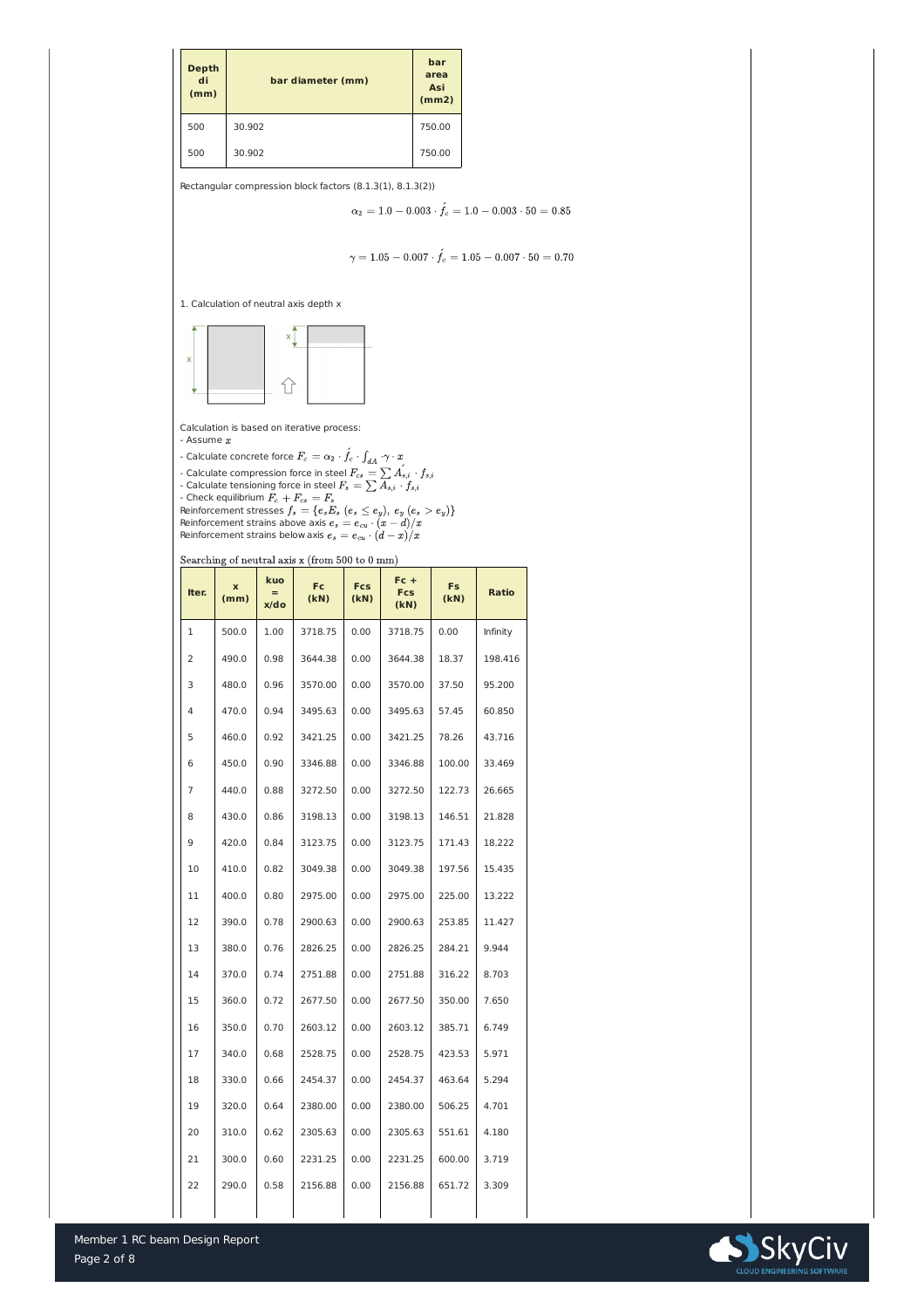

| 23             | 280.0 | 0.56 | 2082.50                                    | 0.00 | 2082.50 | 707.14 | 2.945 |
|----------------|-------|------|--------------------------------------------|------|---------|--------|-------|
| 24             | 270.0 | 0.54 | 2008.13                                    | 0.00 | 2008.13 | 750.00 | 2.678 |
| 25             | 260.0 | 0.52 | 1933.75                                    | 0.00 | 1933.75 | 750.00 | 2.578 |
| 26             | 250.0 | 0.50 | 1859.38                                    | 0.00 | 1859.38 | 750.00 | 2.479 |
| 27             | 240.0 | 0.48 | 1785.00                                    | 0.00 | 1785.00 | 750.00 | 2.380 |
| 28             | 230.0 | 0.46 | 1710.63                                    | 0.00 | 1710.63 | 750.00 | 2.281 |
| 29             | 220.0 | 0.44 | 1636.25                                    | 0.00 | 1636.25 | 750.00 | 2.182 |
| 30             | 210.0 | 0.42 | 1561.88                                    | 0.00 | 1561.88 | 750.00 | 2.083 |
| 31             | 200.0 | 0.40 | 1487.50                                    | 0.00 | 1487.50 | 750.00 | 1.983 |
| 32             | 190.0 | 0.38 | 1413.13                                    | 0.00 | 1413.13 | 750.00 | 1.884 |
| 33             | 180.0 | 0.36 | 1338.75                                    | 0.00 | 1338.75 | 750.00 | 1.785 |
| 34             | 170.0 | 0.34 | 1264.37                                    | 0.00 | 1264.37 | 750.00 | 1.686 |
| 35             | 160.0 | 0.32 | 1190.00                                    | 0.00 | 1190.00 | 750.00 | 1.587 |
| 36             | 150.0 | 0.30 | 1115.63                                    | 0.00 | 1115.63 | 750.00 | 1.488 |
| 37             | 140.0 | 0.28 | 1041.25                                    | 0.00 | 1041.25 | 750.00 | 1.388 |
| 38             | 130.0 | 0.26 | 966.88                                     | 0.00 | 966.88  | 750.00 | 1.289 |
| 39             | 120.0 | 0.24 | 892.50                                     | 0.00 | 892.50  | 750.00 | 1.190 |
| 40             | 110.0 | 0.22 | 818.13                                     | 0.00 | 818.13  | 750.00 | 1.091 |
|                |       |      | $(Fc + Fcs) < Fs$ . Updating of iterations |      |         |        |       |
| $\mathbf{1}$   | 100.0 | 0.20 | 743.75                                     | 0.00 | 743.75  | 750.00 | 0.992 |
| 2              | 109.8 | 0.22 | 816.64                                     | 0.00 | 816.64  | 750.00 | 1.089 |
| 3              | 109.6 | 0.22 | 815.15                                     | 0.00 | 815.15  | 750.00 | 1.087 |
| $\overline{4}$ | 109.4 | 0.22 | 813.66                                     | 0.00 | 813.66  | 750.00 | 1.085 |
| 5              | 109.2 | 0.22 | 812.17                                     | 0.00 | 812.17  | 750.00 | 1.083 |
| 6              | 109.0 | 0.22 | 810.69                                     | 0.00 | 810.69  | 750.00 | 1.081 |
| $\overline{7}$ | 108.8 | 0.22 | 809.20                                     | 0.00 | 809.20  | 750.00 | 1.079 |
| 8              | 108.6 | 0.22 | 807.71                                     | 0.00 | 807.71  | 750.00 | 1.077 |
| 9              | 108.4 | 0.22 | 806.22                                     | 0.00 | 806.22  | 750.00 | 1.075 |
| 10             | 108.2 | 0.22 | 804.74                                     | 0.00 | 804.74  | 750.00 | 1.073 |
| 11             | 108.0 | 0.22 | 803.25                                     | 0.00 | 803.25  | 750.00 | 1.071 |
| 12             | 107.8 | 0.22 | 801.76                                     | 0.00 | 801.76  | 750.00 | 1.069 |
| 13             | 107.6 | 0.22 | 800.27                                     | 0.00 | 800.27  | 750.00 | 1.067 |
| 14             | 107.4 | 0.21 | 798.79                                     | 0.00 | 798.79  | 750.00 | 1.065 |
| 15             | 107.2 | 0.21 | 797.30                                     | 0.00 | 797.30  | 750.00 | 1.063 |
| 16             | 107.0 | 0.21 | 795.81                                     | 0.00 | 795.81  | 750.00 | 1.061 |
| 17             | 106.8 | 0.21 | 794.32                                     | 0.00 | 794.32  | 750.00 | 1.059 |
| 18             | 106.6 | 0.21 | 792.84                                     | 0.00 | 792.84  | 750.00 | 1.057 |
| 19             | 106.4 | 0.21 | 791.35                                     | 0.00 | 791.35  | 750.00 | 1.055 |
| 20             | 106.2 | 0.21 | 789.86                                     | 0.00 | 789.86  | 750.00 | 1.053 |
| 21             | 106.0 | 0.21 | 788.37                                     | 0.00 | 788.37  | 750.00 | 1.051 |
| 22             | 105.8 | 0.21 | 786.89                                     | 0.00 | 786.89  | 750.00 | 1.049 |
| 23             | 105.6 | 0.21 | 785.40                                     | 0.00 | 785.40  | 750.00 | 1.047 |
| 24             | 105.4 | 0.21 | 783.91                                     | 0.00 | 783.91  | 750.00 | 1.045 |
| 25             | 105.2 | 0.21 | 782.42                                     | 0.00 | 782.42  | 750.00 | 1.043 |
|                |       |      |                                            |      |         |        |       |

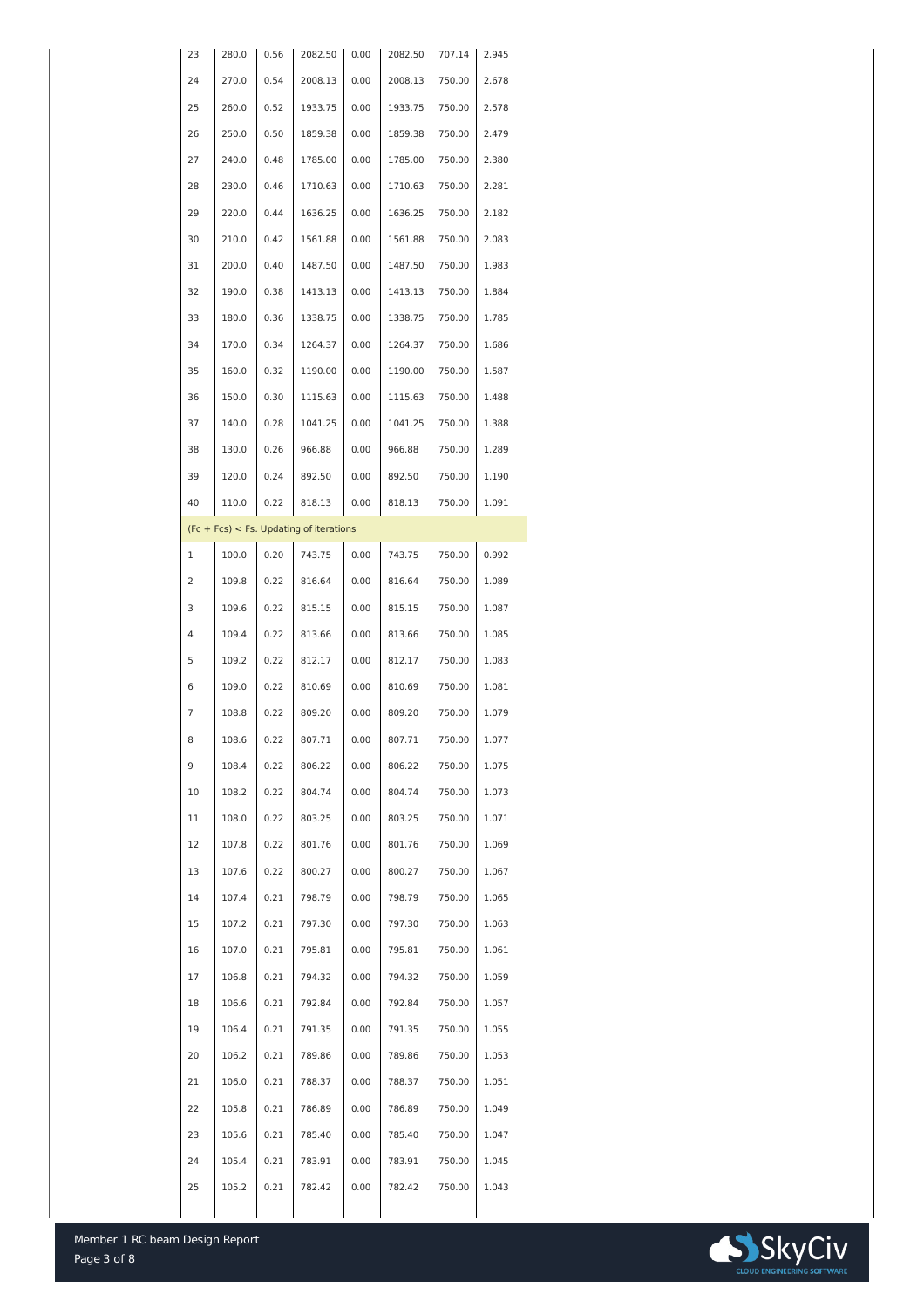

| 26 | 105.0 | 0.21 | 780.94 | 0.00 | 780.94 | 750.00 | 1.041 |
|----|-------|------|--------|------|--------|--------|-------|
| 27 | 104.8 | 0.21 | 779.45 | 0.00 | 779.45 | 750.00 | 1.039 |
| 28 | 104.6 | 0.21 | 777.96 | 0.00 | 777.96 | 750.00 | 1.037 |
| 29 | 104.4 | 0.21 | 776.47 | 0.00 | 776.47 | 750.00 | 1.035 |
| 30 | 104.2 | 0.21 | 774.99 | 0.00 | 774.99 | 750.00 | 1.033 |
| 31 | 104.0 | 0.21 | 773.50 | 0.00 | 773.50 | 750.00 | 1.031 |
| 32 | 103.8 | 0.21 | 772.01 | 0.00 | 772.01 | 750.00 | 1.029 |
| 33 | 103.6 | 0.21 | 770.52 | 0.00 | 770.52 | 750.00 | 1.027 |
| 34 | 103.4 | 0.21 | 769.04 | 0.00 | 769.04 | 750.00 | 1.025 |
| 35 | 103.2 | 0.21 | 767.55 | 0.00 | 767.55 | 750.00 | 1.023 |
| 36 | 103.0 | 0.21 | 766.06 | 0.00 | 766.06 | 750.00 | 1.021 |
| 37 | 102.8 | 0.21 | 764.57 | 0.00 | 764.57 | 750.00 | 1.019 |
| 38 | 102.6 | 0.21 | 763.09 | 0.00 | 763.09 | 750.00 | 1.017 |
| 39 | 102.4 | 0.20 | 761.60 | 0.00 | 761.60 | 750.00 | 1.015 |
| 40 | 102.2 | 0.20 | 760.11 | 0.00 | 760.11 | 750.00 | 1.013 |
| 41 | 102.0 | 0.20 | 758.62 | 0.00 | 758.62 | 750.00 | 1.011 |
| 42 | 101.8 | 0.20 | 757.14 | 0.00 | 757.14 | 750.00 | 1.010 |
| 43 | 101.6 | 0.20 | 755.65 | 0.00 | 755.65 | 750.00 | 1.008 |
| 44 | 101.4 | 0.20 | 754.16 | 0.00 | 754.16 | 750.00 | 1.006 |
| 45 | 101.2 | 0.20 | 752.67 | 0.00 | 752.67 | 750.00 | 1.004 |
| 46 | 101.0 | 0.20 | 751.19 | 0.00 | 751.19 | 750.00 | 1.002 |
| 47 | 100.8 | 0.20 | 749.70 | 0.00 | 749.70 | 750.00 | 1.000 |

Finally value of x is 100.80 mm and fexural tension reinforcement area is 1500.00 mm?  
\nWhich depth of reinforcement class N in bending without axial tension or compression (Table 2.2.2)  
\n
$$
\phi = 1.19 - 13 \cdot k_{\omega}/12 = 1.19 - 13 \cdot 0.20/12 = 0.97
$$
\n
$$
\phi > 0.8 \rightarrow \phi = 0.8
$$
\nCheck maximum allowable depth of the rectangular compression block (8.1.5)  
\n
$$
a = \gamma \cdot x = 0.70 \cdot 100.80 = 70.56 \text{ mm} \le a_{\text{max}} = \gamma \cdot k_a \cdot d_0 = 0.70 \cdot 0.36 \cdot 500 = 126.00 \text{ mm}
$$
\n2. Calculation moment resistance  $M_d$  (2.2.2)  
\n
$$
\phi M_d = (F_c \cdot a_{\text{c}} + F_s \cdot a_{\text{c}} + F_s \cdot a_s) \cdot \phi = (49.12 + 0.00 + 299.40) \cdot 0.80 = 278.82 \text{ kN-m}
$$
\n
$$
M^* = 278.82 \text{ kN-m} > M_d = 278.82 \text{ kN-m} \text{ (Ratio: 1.000)}
$$
\nEXAMPLE 10.100  
\n3. Minimum required flexural tension reinforcement in a beam section (8.1.6.1(2))  
\n
$$
\alpha_0 = 0.2
$$
\n
$$
f_{\alpha, f} = 0.6 \sqrt{f_L} = 0.6 \sqrt{30} = 4.24
$$
\n
$$
A_{\alpha, \text{min}} = \alpha_b \cdot (\frac{h}{d} \cdot \frac{f_{\alpha, f}}{f_{\alpha, f}}) \cdot b_w \cdot d = 0.20 \cdot (\frac{550}{500.00}) \cdot \frac{4.24}{500} \cdot 250 \cdot 500.00 = 233.35 \text{ mm}^2
$$

4. Maximum required flexural tension reinforcement in a beam section

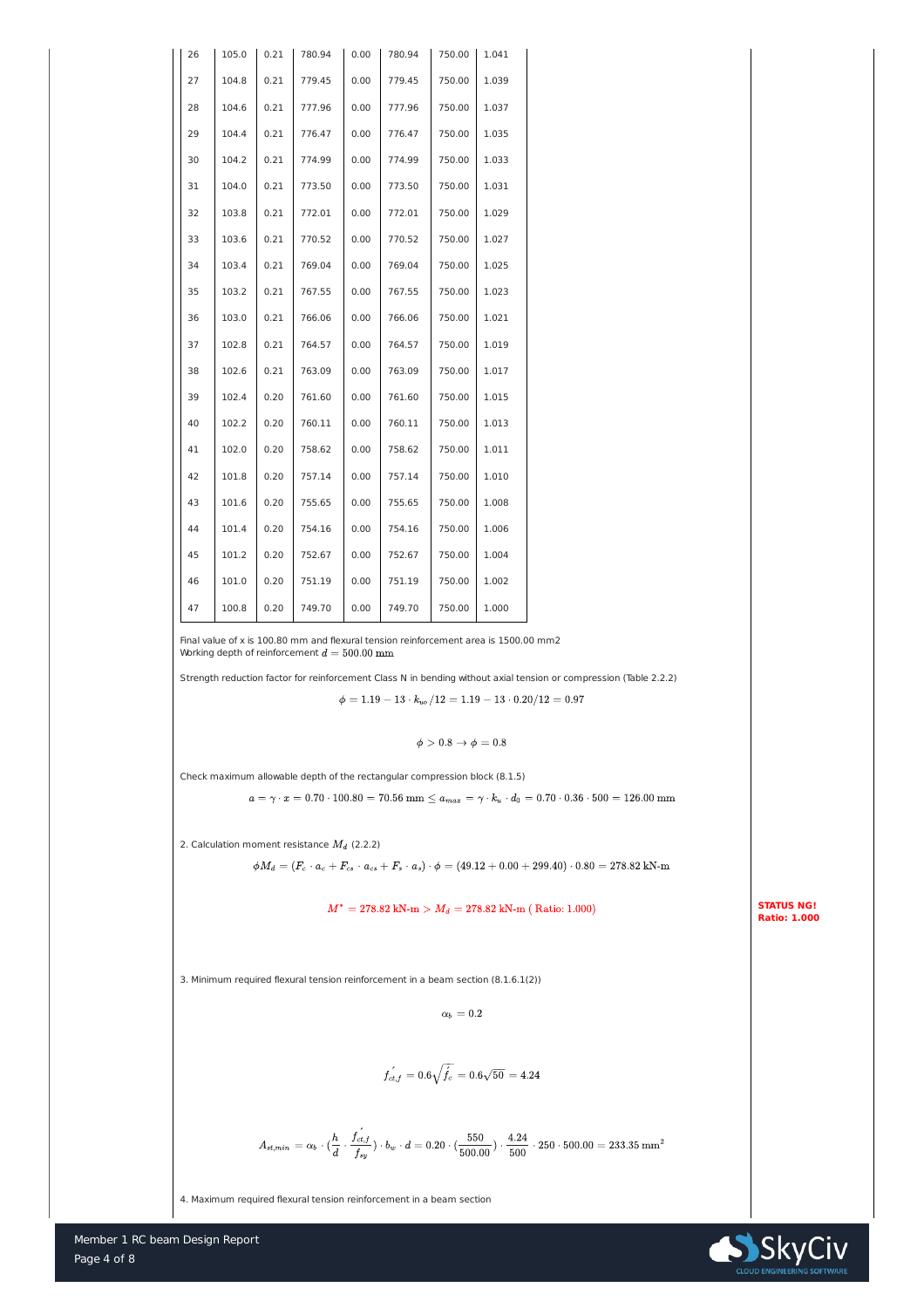



5. Check of required flexural tension reinforcement in a beam section

$$
A_{st} = 1500.00 \ \mathrm{mm}^2 \leq A_{st,max} = 5000.00 \ \mathrm{mm}^2 \ (\mathrm{Ratio: 0.300 \ })
$$

**STATUS OK!**

**Ratio: 0.300**

**STATUS OK! Ratio: 0.156**



3.1.8.3, 8.6.1



## **Crack control check (Positive bending moment case)**

CRACK CONTROL OF BEAMS

Section concrete area  $A_g = 137500$   $\text{mm}^2$ Web width  $b_w = 250$  mm Age of concrete at loading  $\tau=3~\rm{days}$ Age of concrete at the moment considered  $t=10000 \ \mathrm{days}$ Environment type factor  $k_4=0.7$ Modulus of elasticity of concrete  $E_c = 34800.00 \mathrm{~MPa}$ Given bending moment  $M_s^* = 150.00 \text{ kN-m}$ 

1. Design creep coefficient  $\phi_{cc}$  (3.1.8.3)

Basic creep coefficient 
$$
\phi_{cc,b} = 2.40
$$

## Section input data:

Notional size of the member

$$
t_h = \frac{2 \cdot A_c}{u} = \frac{2 \cdot 137500.00}{1600} = 171.88 \text{ mm}
$$

$$
\alpha_2 = 1.0 + 1.12 \cdot e^{-0.008 \cdot t_h} = 1.0 + 1.12 \cdot e^{-0.008 \cdot 171.88} = 1.28
$$

$$
k_2 = \frac{\alpha_2 \cdot t^{0.8}}{t^{0.8} + 0.15 \cdot t_h} = \frac{1.28 \cdot 10000^{0.8}}{10000^{0.8} + 0.15 \cdot 171.88} = 1.26
$$

$$
k_3 = 2.7/\left[1.0 + log(\tau)\right] = 2.7/\left[1.0 + log(3)\right] = 1.29
$$

 $\acute{f_c} \le 50 \rightarrow k_5 = 1.0$ 

$$
\phi_{cc} = k_2 \cdot k_3 \cdot k_4 \cdot k_5 \cdot \phi_{cc,b} = 1.26 \cdot 1.29 \cdot 0.70 \cdot 1.00 \cdot 2.40 = 2.73
$$

Effective modulus

$$
E_{eff} = \frac{E_{cm}}{1+\phi_{cc}} = \frac{34800.00}{1+2.73} = 9331.99 \text{ MPa}
$$

$$
a_e = \frac{E_s}{E_{eff}} = \frac{200000}{9331.99} = 21.43
$$

2. Calculation of neutral axis depth x

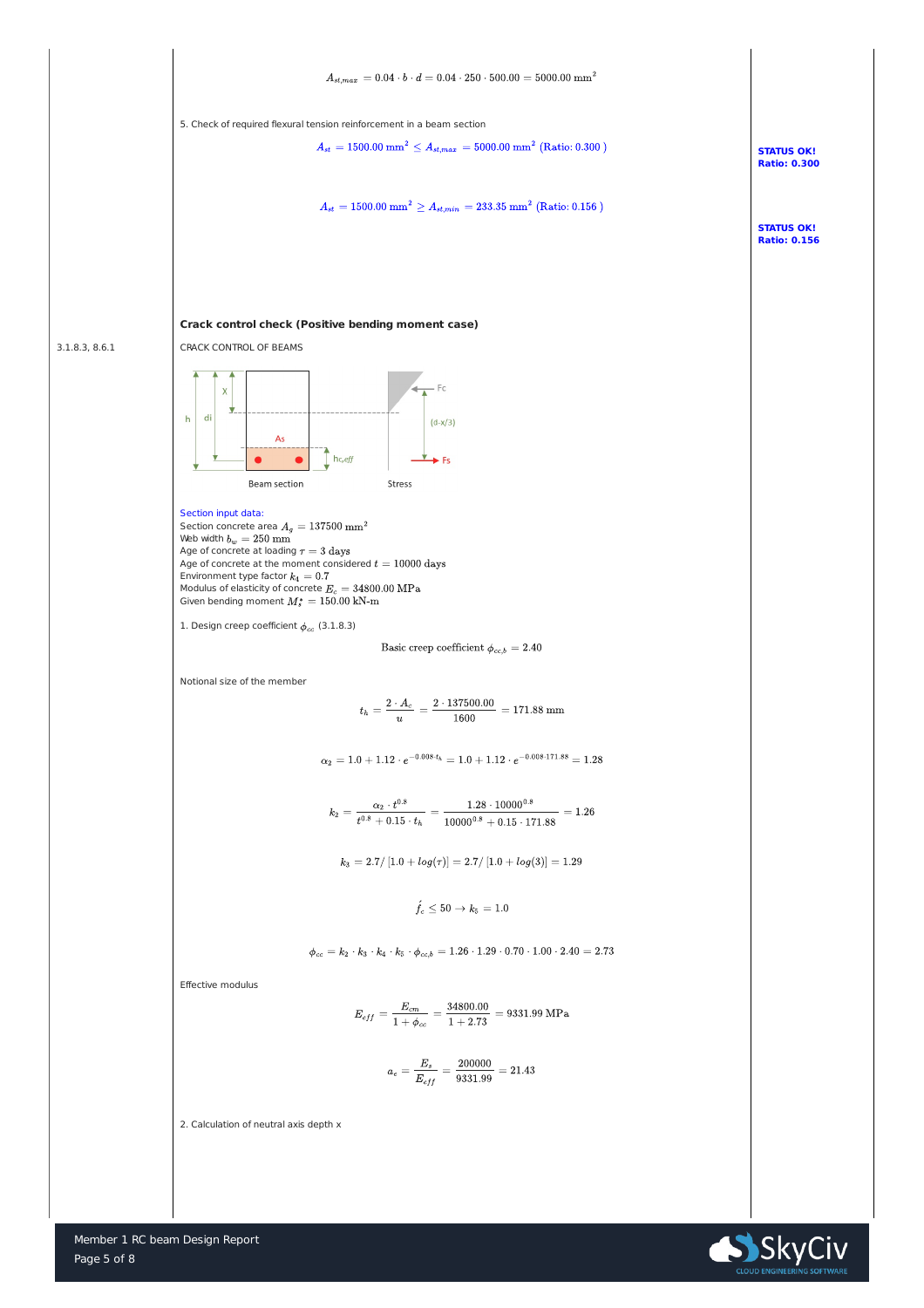



Calculation is based on iterative process:

- Assume  $x$ 

- Calculate left part of force equilibrium - Calculate right part of force equilibrium

 $Searching of neutral axis x (from 500 to 0 mm)$ </u>

| Iter.          | X<br>(mm) | <b>As</b><br>(mm2) | <b>Left</b><br>force<br>equil.<br>part<br>(kN) | <b>Right</b><br>force<br>equil.<br>part<br>(kN) | <b>Ratio</b> |
|----------------|-----------|--------------------|------------------------------------------------|-------------------------------------------------|--------------|
| $\mathbf{1}$   | 500.00    | 0.00               | 47323.74                                       | 78573.74                                        | 1.660        |
| $\overline{2}$ | 490.00    | 1500.00            | 46086.24                                       | 75777.27                                        | 1.644        |
| 3              | 480.00    | 1500.00            | 44873.74                                       | 73030.79                                        | 1.627        |
| 4              | 470.00    | 1500.00            | 43686.24                                       | 70334.32                                        | 1.610        |
| 5              | 460.00    | 1500.00            | 42523.74                                       | 67687.84                                        | 1.592        |
| 6              | 450.00    | 1500.00            | 41386.24                                       | 65091.37                                        | 1.573        |
| $\overline{7}$ | 440.00    | 1500.00            | 40273.74                                       | 62544.89                                        | 1.553        |
| 8              | 430.00    | 1500.00            | 39186.24                                       | 60048.42                                        | 1.532        |
| 9              | 420.00    | 1500.00            | 38123.74                                       | 57601.94                                        | 1.511        |
| 10             | 410.00    | 1500.00            | 37086.24                                       | 55205.47                                        | 1.489        |
| 11             | 400.00    | 1500.00            | 36073.74                                       | 52858.99                                        | 1.465        |
| 12             | 390.00    | 1500.00            | 35086.24                                       | 50562.52                                        | 1.441        |
| 13             | 380.00    | 1500.00            | 34123.74                                       | 48316.04                                        | 1.416        |
| 14             | 370.00    | 1500.00            | 33186.24                                       | 46119.57                                        | 1.390        |
| 15             | 360.00    | 1500.00            | 32273.74                                       | 43973.09                                        | 1.363        |
| 16             | 350.00    | 1500.00            | 31386.24                                       | 41876.62                                        | 1.334        |
| 17             | 340.00    | 1500.00            | 30523.74                                       | 39830.14                                        | 1.305        |
| 18             | 330.00    | 1500.00            | 29686.24                                       | 37833.67                                        | 1.274        |
| 19             | 320.00    | 1500.00            | 28873.74                                       | 35887.20                                        | 1.243        |
| 20             | 310.00    | 1500.00            | 28086.24                                       | 33990.72                                        | 1.210        |
| 21             | 300.00    | 1500.00            | 27323.74                                       | 32144.25                                        | 1.176        |
| 22             | 290.00    | 1500.00            | 26586.24                                       | 30347.77                                        | 1.141        |
| 23             | 280.00    | 1500.00            | 25873.74                                       | 28601.30                                        | 1.105        |
| 24             | 270.00    | 1500.00            | 25186.24                                       | 26904.82                                        | 1.068        |
| 25             | 260.00    | 1500.00            | 24523.74                                       | 25258.35                                        | 1.030        |
|                |           |                    | left part < right part. Updating of iterations |                                                 |              |
| $\mathbf{1}$   | 250.00    | 1500.00            | 23886.24                                       | 23661.87                                        | 0.991        |
| $\overline{2}$ | 259.80    | 1500.00            | 24510.75                                       | 25225.93                                        | 1.029        |
| 3              | 259.60    | 1500.00            | 24497.76                                       | 25193.53                                        | 1.028        |
| 4              | 259.40    | 1500.00            | 24484.79                                       | 25161.15                                        | 1.028        |
| 5              | 259.20    | 1500.00            | 24471.82                                       | 25128.79                                        | 1.027        |
| 6              | 259.00    | 1500.00            | 24458.87                                       | 25096.45                                        | 1.026        |
| 7              | 258.80    | 1500.00            | 24445.92                                       | 25064.13                                        | 1.025        |
| 8              | 258.60    | 1500.00            | 24432.99                                       | 25031.83                                        | 1.025        |
|                |           |                    |                                                |                                                 |              |

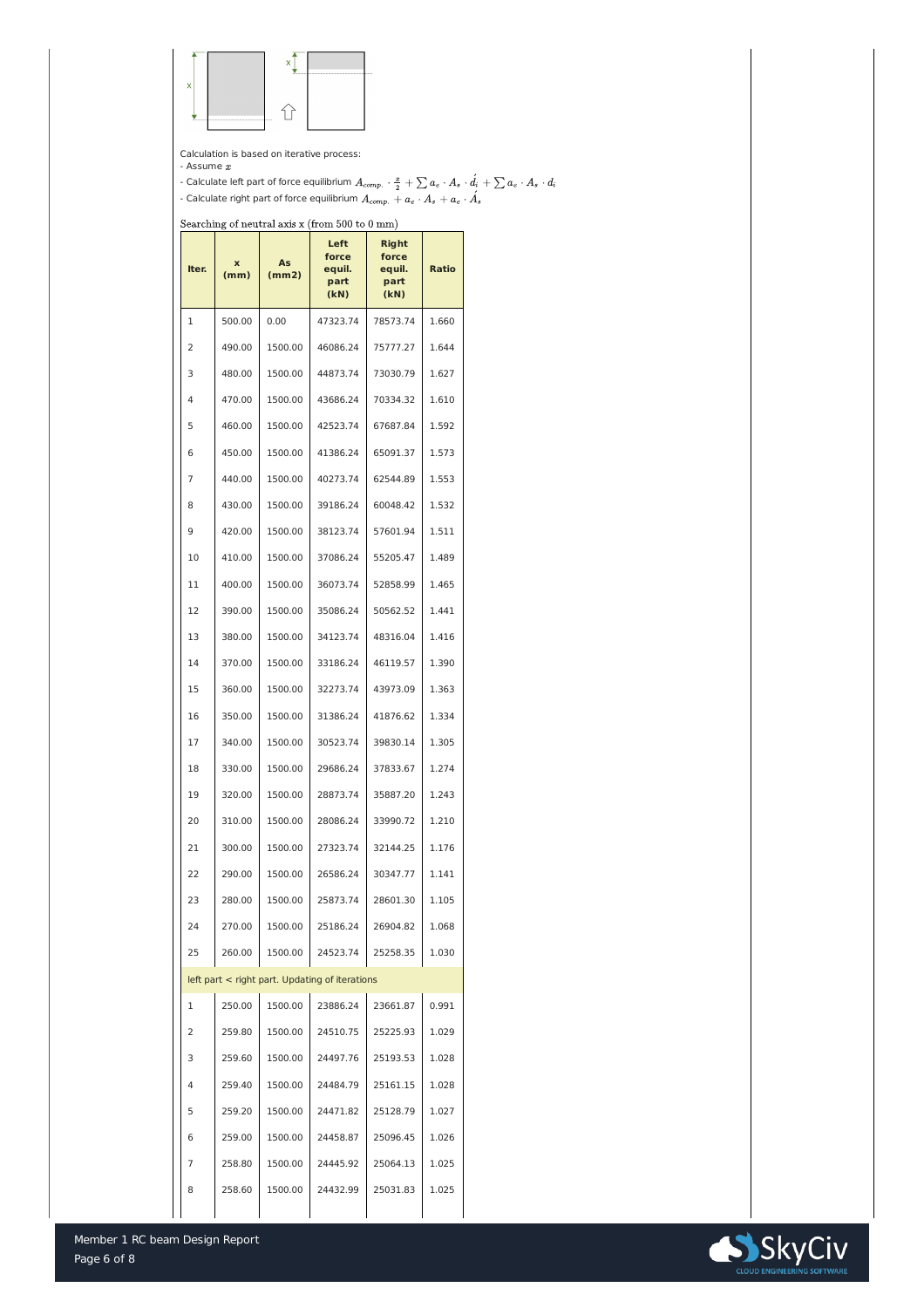

| 9  | 258.40 | 1500.00 | 24420.06 | 24999.55 | 1.024 |
|----|--------|---------|----------|----------|-------|
| 10 | 258.20 | 1500.00 | 24407.15 | 24967.29 | 1.023 |
| 11 | 258.00 | 1500.00 | 24394.24 | 24935.05 | 1.022 |
| 12 | 257.80 | 1500.00 | 24381.35 | 24902.83 | 1.021 |
| 13 | 257.60 | 1500.00 | 24368.46 | 24870.63 | 1.021 |
| 14 | 257.40 | 1500.00 | 24355.59 | 24838.45 | 1.020 |
| 15 | 257.20 | 1500.00 | 24342.72 | 24806.29 | 1.019 |
| 16 | 257.00 | 1500.00 | 24329.87 | 24774.15 | 1.018 |
| 17 | 256.80 | 1500.00 | 24317.02 | 24742.03 | 1.017 |
| 18 | 256.60 | 1500.00 | 24304.19 | 24709.93 | 1.017 |
| 19 | 256.40 | 1500.00 | 24291.36 | 24677.86 | 1.016 |
| 20 | 256.20 | 1500.00 | 24278.55 | 24645.80 | 1.015 |
| 21 | 256.00 | 1500.00 | 24265.74 | 24613.76 | 1.014 |
| 22 | 255.80 | 1500.00 | 24252.95 | 24581.74 | 1.014 |
| 23 | 255.60 | 1500.00 | 24240.16 | 24549.74 | 1.013 |
| 24 | 255.40 | 1500.00 | 24227.39 | 24517.76 | 1.012 |
| 25 | 255.20 | 1500.00 | 24214.62 | 24485.80 | 1.011 |
| 26 | 255.00 | 1500.00 | 24201.87 | 24453.86 | 1.010 |
| 27 | 254.80 | 1500.00 | 24189.12 | 24421.94 | 1.010 |
| 28 | 254.60 | 1500.00 | 24176.39 | 24390.04 | 1.009 |
| 29 | 254.40 | 1500.00 | 24163.66 | 24358.16 | 1.008 |
| 30 | 254.20 | 1500.00 | 24150.95 | 24326.30 | 1.007 |
| 31 | 254.00 | 1500.00 | 24138.24 | 24294.46 | 1.006 |
| 32 | 253.80 | 1500.00 | 24125.55 | 24262.64 | 1.006 |
| 33 | 253.60 | 1500.00 | 24112.86 | 24230.84 | 1.005 |
| 34 | 253.40 | 1500.00 | 24100.19 | 24199.06 | 1.004 |
| 35 | 253.20 | 1500.00 | 24087.52 | 24167.30 | 1.003 |
| 36 | 253.00 | 1500.00 | 24074.87 | 24135.56 | 1.003 |
| 37 | 252.80 | 1500.00 | 24062.22 | 24103.84 | 1.002 |
| 38 | 252.60 | 1500.00 | 24049.59 | 24072.14 | 1.001 |
| 39 | 252.40 | 1500.00 | 24036.96 | 24040.47 | 1.000 |
| 40 | 252.20 | 1500.00 | 24024.35 | 24008.81 | 0.999 |

Final value of x is 252.20  $mm$  and tensioning rebar area is  $1500.00$   $\text{mm}^2$ Working depth of reinforcement  $d = 500.00$  mm

3. Calculation of stress in tensionng zone of reinforcement

 $\sigma_{scr} = \frac{M^*}{A_s\cdot (d-x/3)} = \frac{150000000}{1500.00\cdot (500.00-252.20/3)} = 240.42~\text{MPa}$ 

4. Limiting stress check (8.6.1)

For nominal bar diameter in tension zone  $d_b$  $= 30.902$  mm the maximum stress is 166.86 MPa (Table 8.6.1(A))

For centre-to-centre spacing in tension zone  $75.00$  mm the maximum stress is  $340.00$  MPa (Table  $8.6.1(B)$ )

 $\sigma_{scr}=240.42~\mathrm{MPa}>166.86~\mathrm{MPa} \ \mathrm{(For\ nominal\ bar\ diameter)} \ \mathrm{(Ratio: 1.441)}$ 

 $\sigma_{scr} = 240.42 \text{ MPa} \leq 340.00 \text{ MPa}$  (For centre-to-centre spacing) (Ratio: 0.707)



**STATUS NG! Ratio: 1.441**